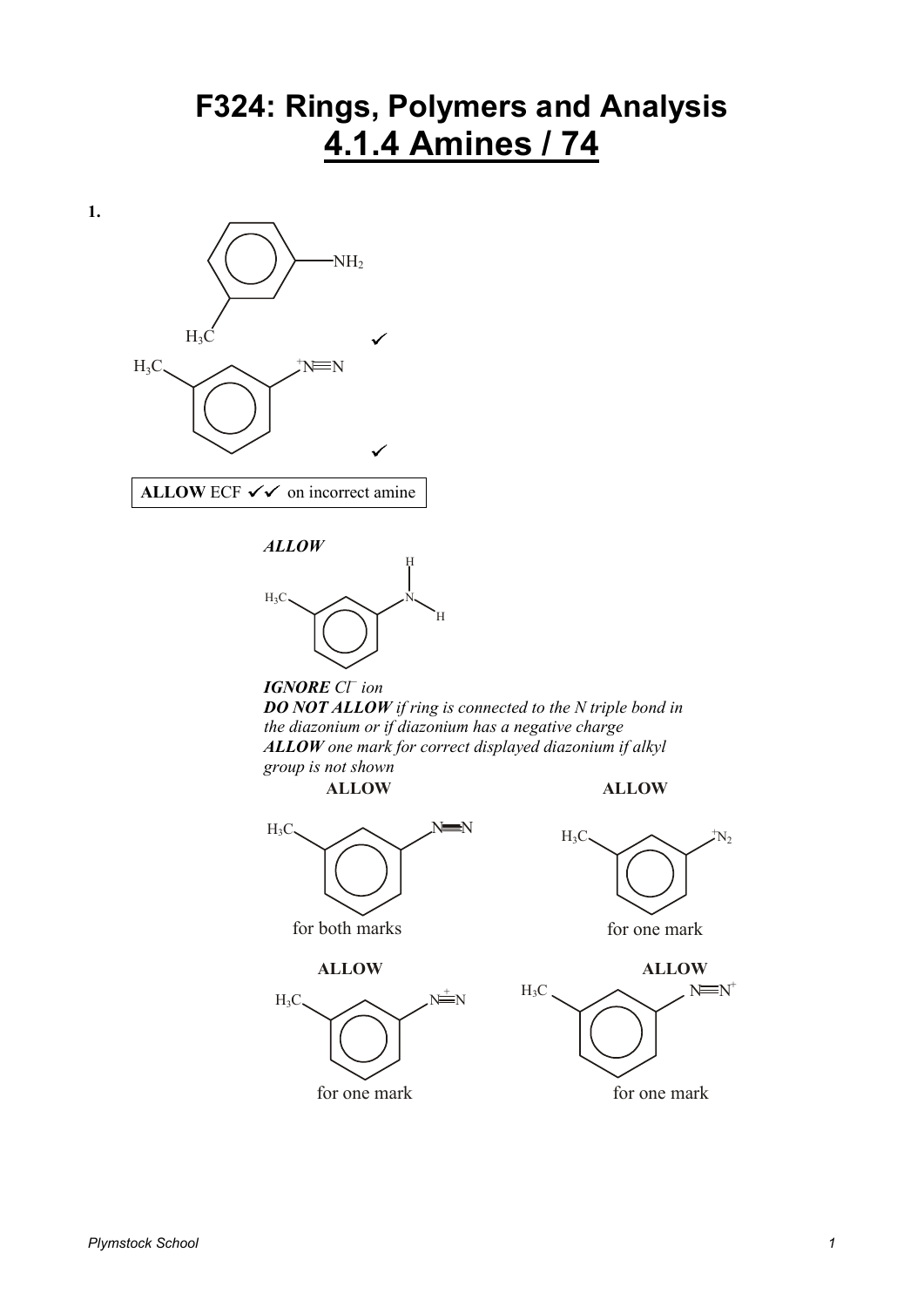$HNO<sub>2</sub> + HCl$  and temp < 10 °C **OR** NaNO<sub>2</sub> + HCl and temp < 10 °C

alkaline **AND** phenol (if temperature stated must be below 10 °C)  $\checkmark$ *ALLOW NaOH OR KOH & C6H5OH OR phenoxide ion OR C6H5O – ALLOW reagents and conditions from the equations* 

**[5]** 



**[9]**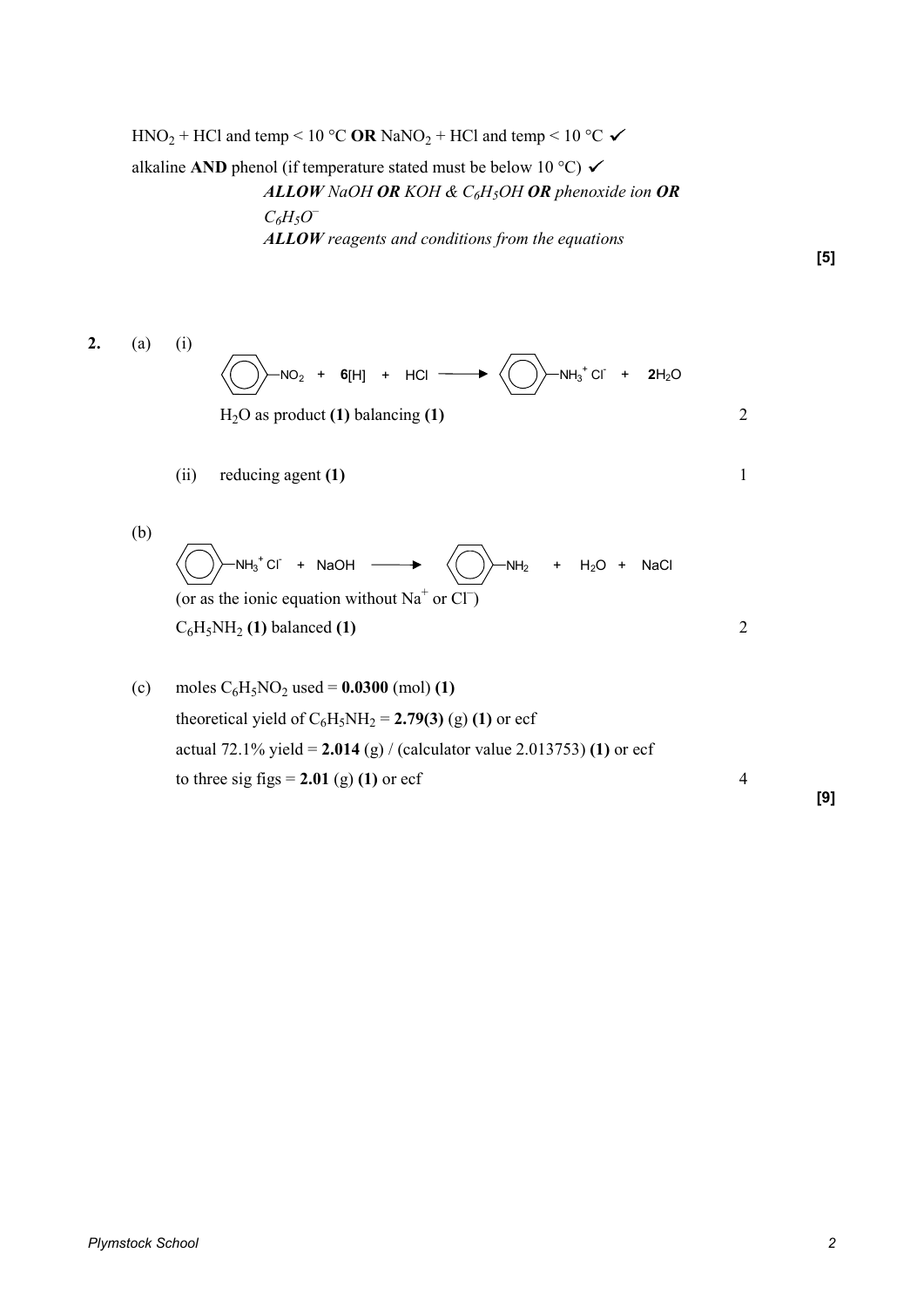**3.** (i)



**4.** sodium nitrite + HC*l* / nitrous acid **(1)**  $10^{\circ}$ C (1)

$$
\bigotimes\nolimits^+_{N\equiv N}\left(1\right)
$$

 phenol/named example (added to the products from above) **AW (1)** alkaline conditions / OH– **(1)**

example of an azo dye that could be formed from phenylamine,

$$
eg \bigotimes_{N} N
$$

**[6]** 

**[9]**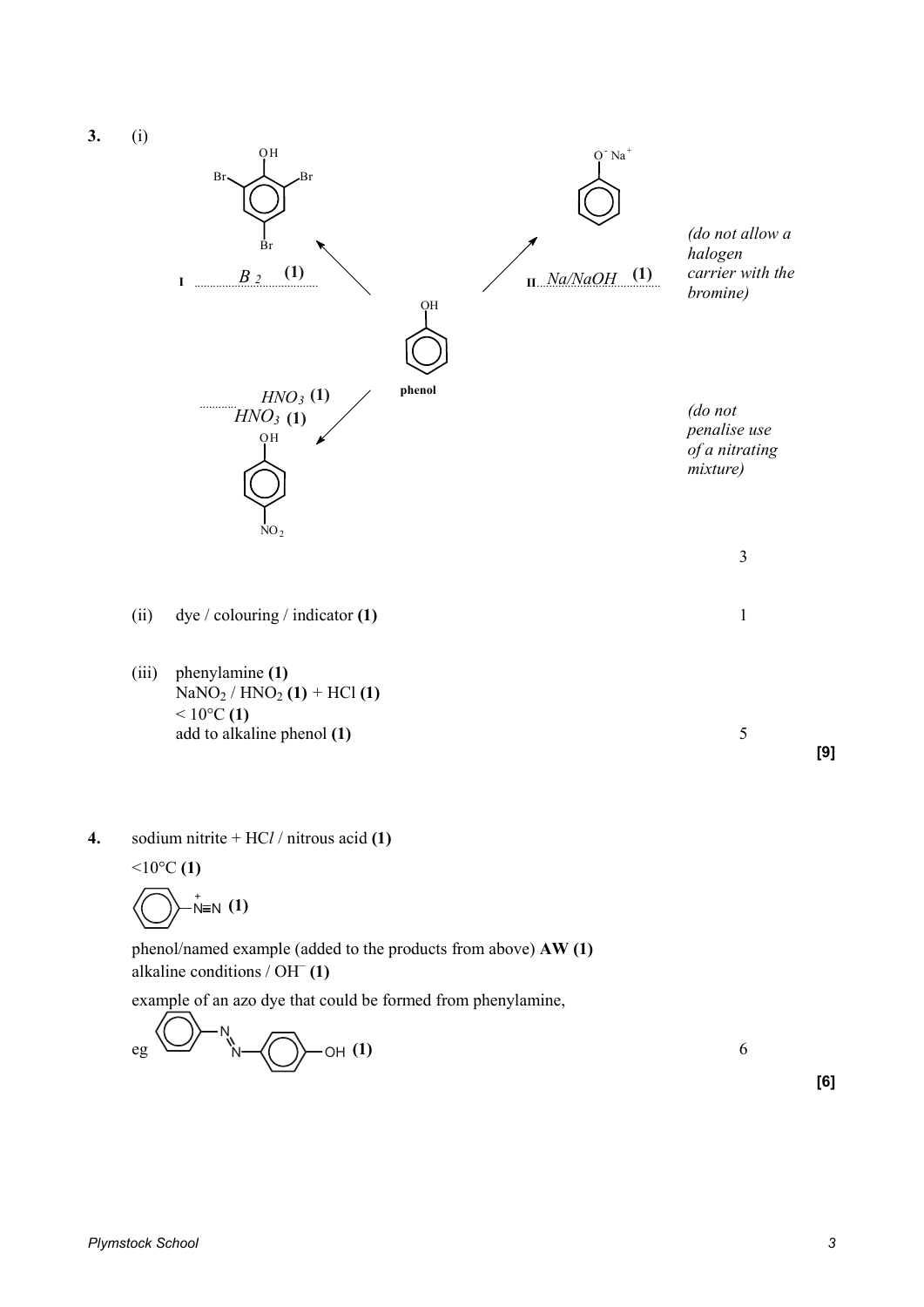- **5.** (i) nitrous acid /  $HNO<sub>2</sub>$  1
	- (ii)

$$
CH_3 \longrightarrow \longrightarrow^{\bullet} \mathbb{N} \quad (C \cap \setminus (1)
$$

(iii) diazonium (ion /salt) **(1)** 1

- (iv) to prevent decomposition / it reacting (diazonium ion) is unstable **AW** 1
- (v) structure showing the amine coupled to the phenol or its salt e.g.



**[6]** 

**6. methylation stage (can come anywhere)**   $CH<sub>3</sub>Cl$  /  $CH<sub>3</sub>Br(1)$ A*l*C*l*<sup>3</sup> / FeBr<sup>3</sup> etc. **(1)** equation – e.g.  $C_6H_6 + CH_3Cl \rightarrow C_6H_5CH_3 + HCl$  (1) intermediate name or unambiguous structure **(1) 4 marks** *intermediates and equations will vary if methylation is done* 

*after nitration or reduction* 

 nitration stage  $\left(\text{conc}\right) H_2SO_4\left(1\right)$  $\left(\text{conc}\right)$  HNO<sub>3</sub> $\left(1\right)$ equation – e.g.:  $C_6H_5CH_3 + HNO_3 \rightarrow C_6H_4(CH_3)NO_2 + H_2O$  (1) intermediate – name or unambiguous structure **(1) 4 marks**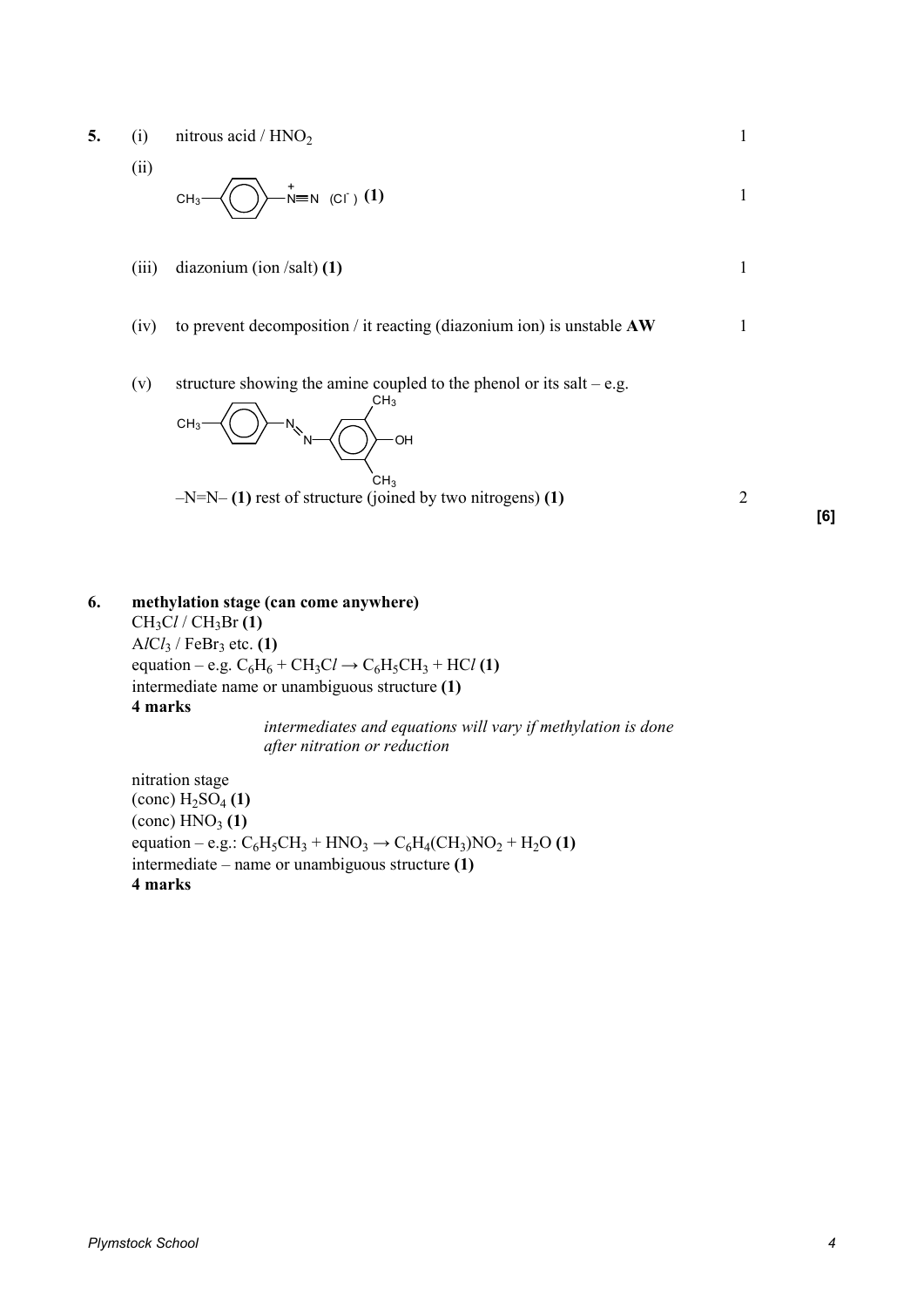reduction stage tin/iron **(1)** HC*l* **(1)** equation – e.g.:  $C_6H_4(CH_3)NO_2 + 6[H] \rightarrow C_6H_4(CH_3)NH_2 + 2H_2O$ or with H<sup>+</sup> also on left to give  $C_6H_4(CH_3)NH_3^+$  (1)

**3 marks**

*allow other suitable reducing agents:* 

**Quality of Written Communication** mark for a well organised answer with the three stages clearly distinguished and sequenced **(1) 1 mark** 12

**[12]** 

7. (a)  $1<sup>st</sup> stage$ aromatic amine / named aromatic amine / structure **(1)**  sodium nitrite / nitrous acid **(1)**   $HCI/H_2SO_4$  (but not conc)  $/H^+(1)$ at <10°C **(1)**

 which forms a diazonium salt / ion **(1)** *if more than four are given, mark any wrong reagents, conditions first* 

**2 nd** stage

the product from the first stage mixed with the phenol AW **(1)**  (in excess) hydroxide / alkali **(1)** 7 *allow correct formulae for the reagents* 

(b) (i)



**(1)** 1 *allow any benzene rings as well as N=N circled, as long as no other groups are* 

(ii) …16… carbon and ……10….. hydrogen atoms **(1) (1)** 2

(c) Na / NaOH / OH– etc **(1)** 1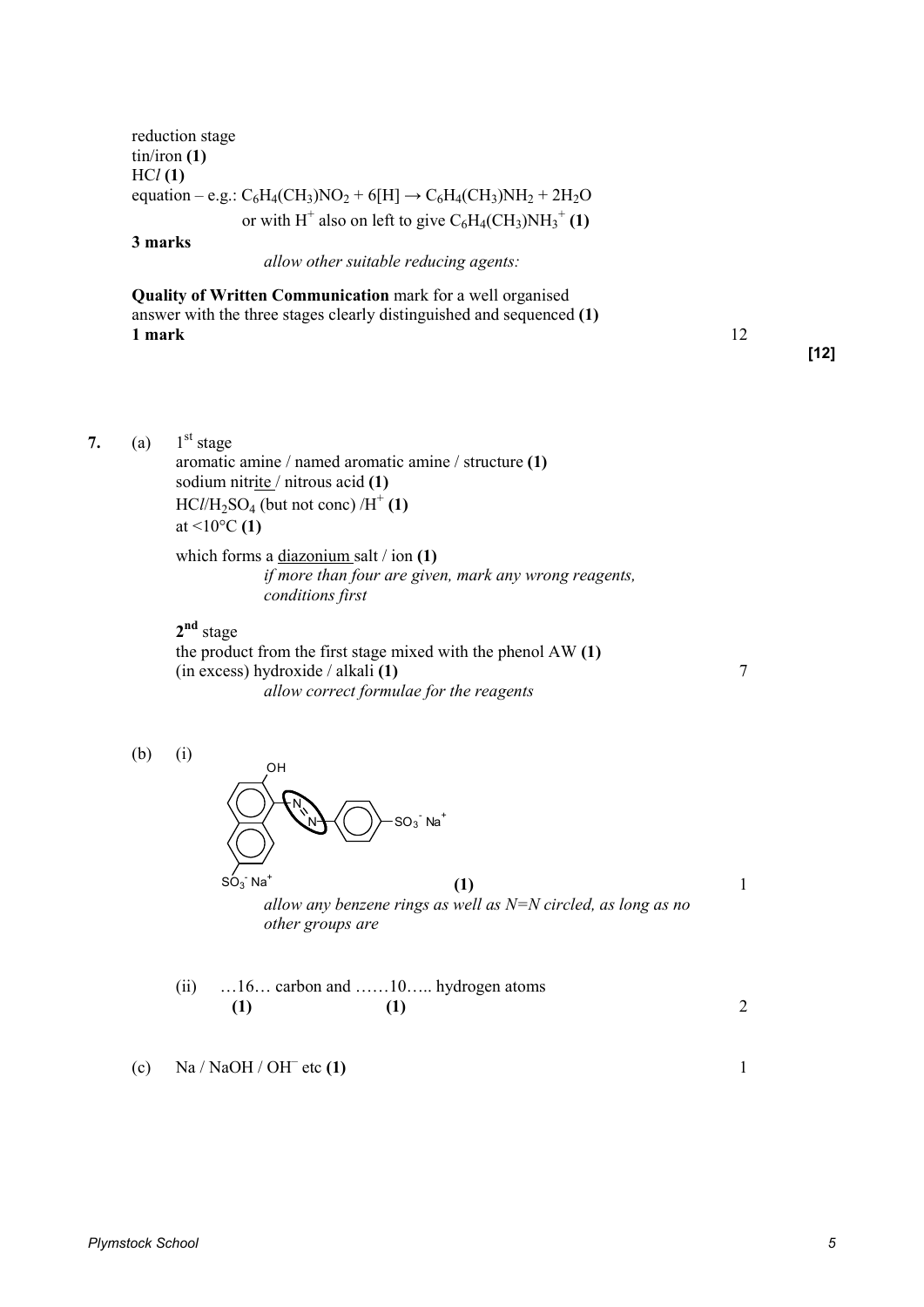

**[13]** 

**8.** (a) (i) Diamino two/2 amine groups **(1)** 1,4 their position on the ring / numbering of carbons around ring (or shown on a diagram) **(1)** 2 (b) (i) reduction / redox **(1)** 1 (ii) tin and HC*l* **(1)**  conc acid under reflux **(1)** 2 *or H<sup>2</sup> gas + Ni/Pd catalyst* 

*only penalise a slip with*  $SO_3^-$  $Na^+$  *once* 

$$
O_2N \left(\bigcirc \rightarrow NO_2 \rightarrow 12[H] \longrightarrow H_2N \left(\bigcirc \rightarrow NH_2 \rightarrow 4H_2O \right)
$$
  
H<sub>2</sub>O as product (1)

and the equation balanced **(1)** 2

(c) (i) accepts  $H^+$  using the lone pair (on N) (1) which is donated/forms a (dative) covalent bond **(1)** 2 *either mark can be obtained with a good diagram* 

(ii)

(iii)

 $NH<sub>3</sub>$ + Cl- $Cl^{\dagger} H_3N^{\dagger}$ 

correct structure with charges shown **(1)(1)**  one mark for either: just one neutralised, both neutralised, but without  $\mathbb{C}\mathbb{Z}$ , both neutralised, but no charges shown 2